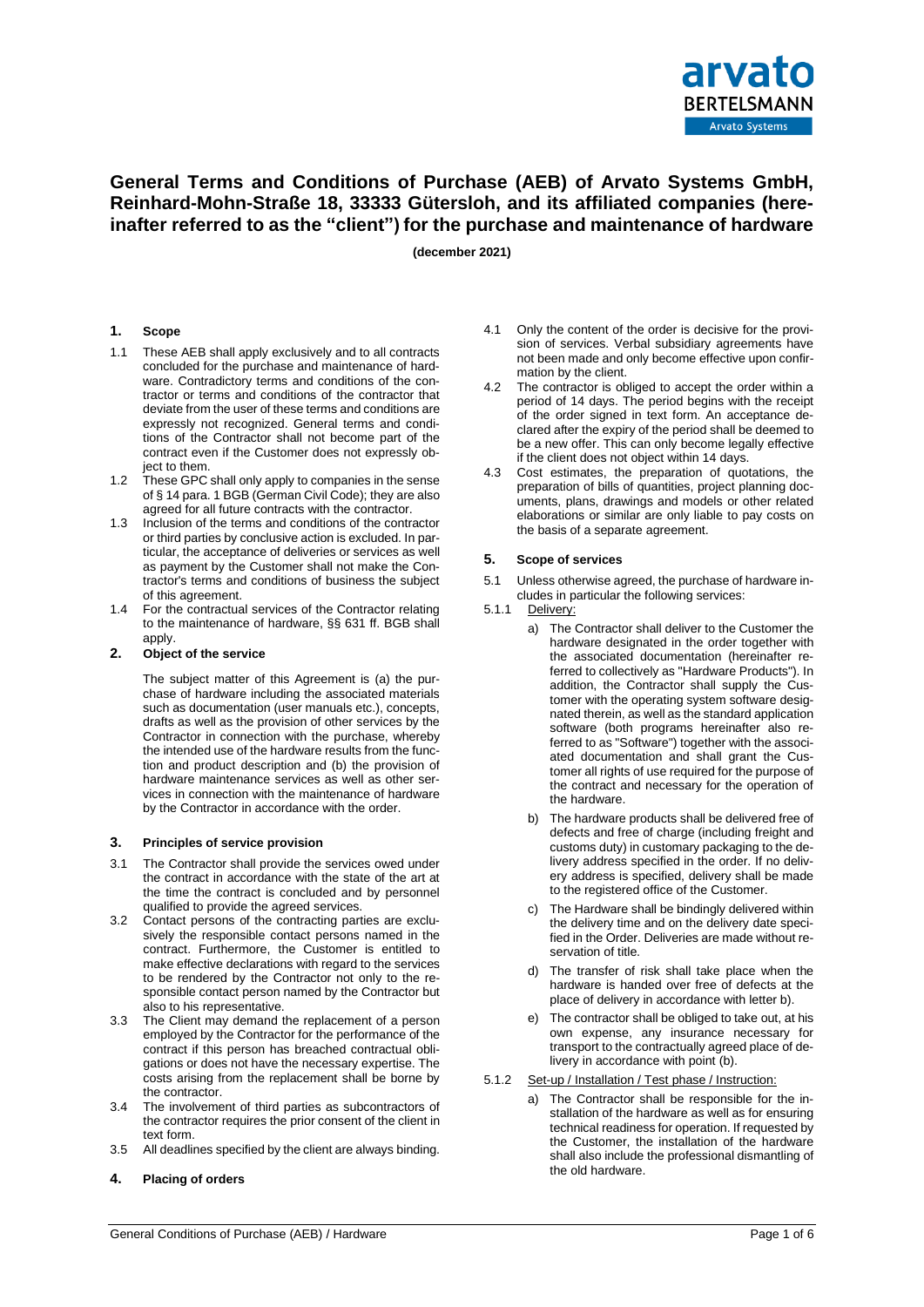

- b) The software is delivered pre-installed on the hardware, unless otherwise agreed in the order. As a rule, however, the Contractor shall be responsible for the installation of the software required for the operation of the delivered hardware and software (in particular operating system) and for the adaptation (configuration) of the software at the Customer's premises. These services require acceptance by the Customer.
- c) When the hardware is used for the first time, the Client shall be entitled to a test period of 14 calendar days from the completion of the activities referred to in (a) and (b). Within this period, the Customer shall be entitled to withdraw from the purchase agreement at any time if the contractually agreed functions of the hardware are not completely fulfilled. If the client has already tested the hardware free of charge before ordering, the above right does not apply.
- d) The Contractor shall support and train the Customer's personnel to the extent necessary and at its own expense so that the Customer is able to use the hardware competently (instruction).
- e) The work to be carried out by the contractor under points (a) and (b) shall be subject to acceptance by the contracting authority.
- 5.1.3 Documentation: The Contractor shall be obliged to provide printed or at least printable, detailed user documentation and other manuals in German or, if not available, in English. The user documentation provided shall enable the Customer to operate the hardware and software properly. The Contractor shall provide a replacement free of charge in the event that the Customer no longer has an up-to-date version of the aforementioned documents as a result of loss, accidental deletion or similar events.
- 5.1.4 Security: The Contractor shall ensure that the hardware and software does not contain any functionalities which make it possible to weaken, circumvent or eliminate security functions and which were not made known to the Client in text form prior to delivery. Furthermore, he shall ensure that the hardware and software do not enable unauthorised third parties to gain access to the Customer's systems or data without the Customer's consent.
- 5.1.5 Delivery of spare parts: The Contractor shall be obliged to deliver spare parts for the hardware for a period of 5 years from the transfer of risk in return for payment in accordance with standard market practice.
- 5.1.6 Manufacturer's warranty: The Contractor shall transfer to the Client free of charge any claims arising from a manufacturer's warranty - insofar as the manufacturer offers such a warranty in general. If the Contractor is itself the manufacturer of the hardware, the Contractor shall offer the Customer a manufacturer's warranty customary in the industry free of charge.
- 5.1.7 Program locks: Program locks may not be used by the contractor. If the use of program locks is agreed separately, they may not impair the contractually agreed scope of use and must provide for a reaction time after warning that is appropriate for the respective area of use of the software.
- 5.2 Unless otherwise agreed, hardware maintenance includes in particular the following services:
- 5.2.1 Operational readiness: The contractor is obliged to maintain and restore the operational readiness of the hardware. To this end, he shall perform repair, maintenance and other servicing work such as configuration and installation work.
- 5.2.2 Correction of defects: The Contractor undertakes to remedy any errors, system or equipment failures and other problems ("malfunctions") of the hardware. After notification of the malfunction by the Customer, the Contractor shall immediately begin to remedy the malfunction; it shall remedy it within the service levels specified in Annex 1. The Contractor shall be responsible for ensuring that the Hardware is equipped in accordance with its previous configuration after the fault has been rectified; this includes, but is not limited to, the installation of any software that was installed on the Hardware prior to the fault being rectified. The fault rectification shall be carried out at the location of the hardware products. If agreed between the parties in individual cases, fault rectification can also be carried out by means of remote maintenance. In case of malfunctions that can be easily and simply eliminated directly by the user, the contractor can support the client by telephone in the form of user-suitable instructions. If the client temporarily provides the contractor with a workaround, the contractor's obligation to permanently eliminate the defect remains unaffected.
- 5.2.3 Functionality: The Contractor shall ensure the functionality of the hardware by means of equipment maintenance as well as by the free replacement of defective or no longer reliably functioning wear parts. Replaced wear and spare parts shall only become the property of the Contractor after prior agreement with the Client.
- 5.2.4 Software changes/improvements: The contractor undertakes to provide the customer with existing, generally offered and released new firmware and operating system versions free of charge for the purpose of improving the hardware provided. In the case of hardware changes, the contractor will, if necessary, instruct the customer's personnel in the new hardware version in good time without separate remuneration.
- 5.2.5 User support: The Contractor shall provide user support and shall regularly inform the Client of general user instructions and other special instructions and information on important questions and problems relating to the hardware. He shall support the Customer with regard to further application possibilities and problem solutions of the hardware and inform him about new products.
- 5.2.6 service desk: The Contractor shall maintain a service desk during the agreed service hours with the aim of enabling a direct problem solution in the event of malfunctions, application problems or other difficulties arising in connection with hardware processes and to advise and support the Customer in organisational matters and in questions relating to hardware. The Service Desk can be reached under a telephone and fax number free of charge for the Customer as well as by e-mail.
- 5.2.7 Remote diagnosis/troubleshooting: After prior consultation with the Customer, the Contractor is entitled to carry out remote diagnosis and remote troubleshooting as follows: The contractor is available to the customer during the agreed service times for diagnosis and processing of occurring defects,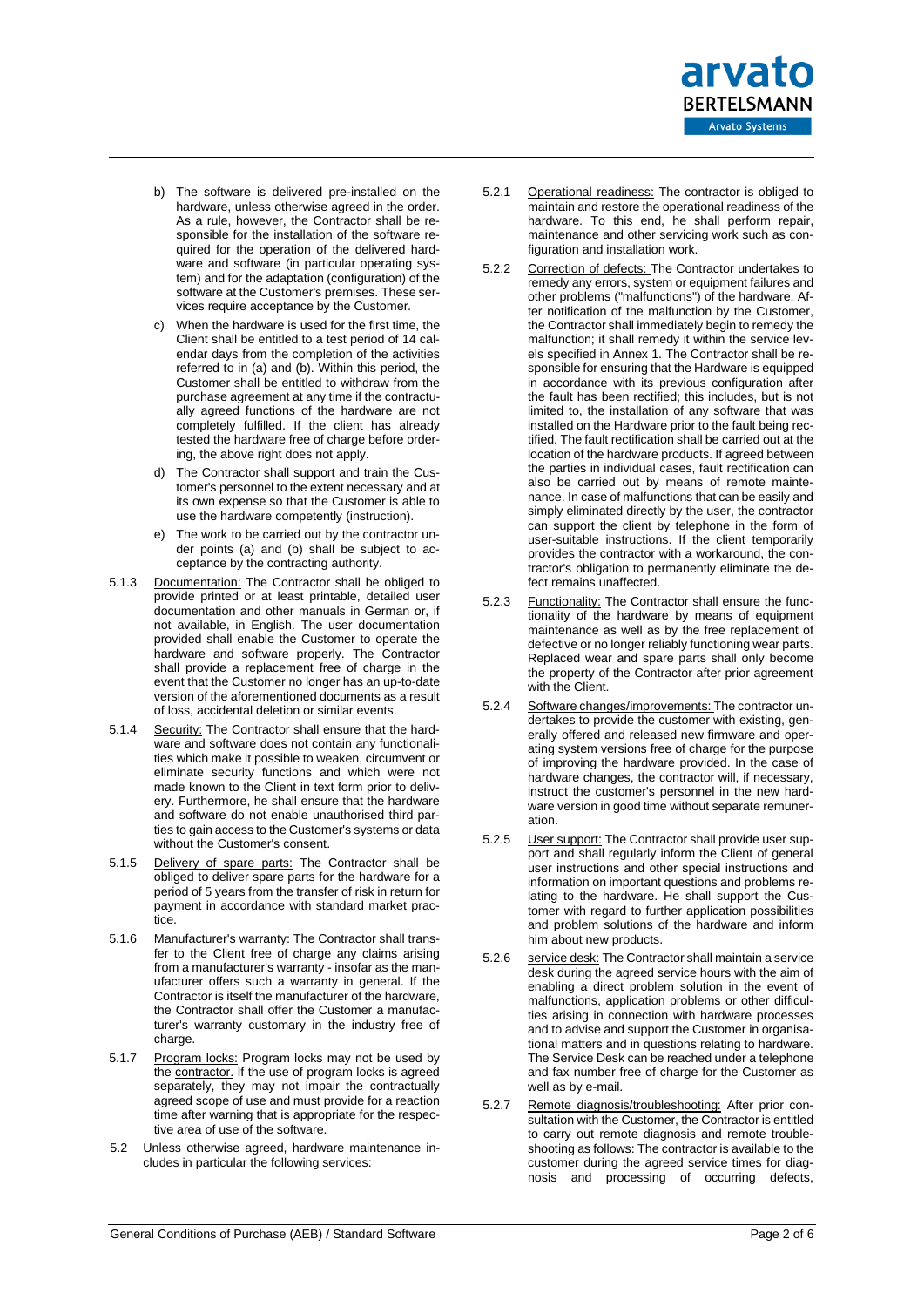

application problems, malfunctions or other difficulties in connection with the functioning of the hardware via remote access (VPN connection or remote desktop sharing).

- 5.2.8 Documentation: If the hardware is changed on the basis of this Agreement, e.g. when a fault is rectified, when new hardware is supplied or after the installation of new firmware or a new operating system, the Contractor shall make a corresponding addition/update to the user manual and the installation instructions for the hardware ("Documentation") with an explanation of the resulting changes. The documentation shall be updated in type (paper or electronic form) and scope according to the ideas and requirements of the Customer.
- 5.2.9 Adaptation to changed standards: If mandatory legal framework conditions (i.e. mandatory laws, legal ordinances, regulatory requirements) which are relevant to the intended use of the hardware change, the Contractor shall provide appropriate adaptations within a reasonable period of time free of charge within the scope of its operational and economic possibilities. This obligation shall not apply if the adaptation only involves unreasonable work for the Contractor and the Contractor has sufficiently explained the reasons for the unreasonable work to the Customer. In such a case, the adaptation can only be carried out against a corresponding additional remuneration if the Customer has commissioned this in advance.
- 5.2.10 Service Level: The Service Level Agreement according to Appendix 1 applies.
- 5.2.11 Security: If software in the form of patches, bug fixes, updates, upgrades, new releases, new versions, etc. is handed over in the course of hardware maintenance, the Contractor shall ensure that the software does not contain any functionalities which make it possible to weaken, circumvent or disable security functions and which were not made known to the Client in text form prior to handover. In particular, he shall ensure that this software does not enable unauthorized third parties to gain access to the Customer's systems or data without the Customer's consent.
- 5.3 disposal: In addition, the Contractor shall take over the disposal of packaging free of charge and in accordance with data protection regulations, both in the case of the purchase and maintenance of hardware and, at the request of the Customer, of the hardware products even after the Customer has ceased using them.

# **6. Partial performance**

- 6.1 Partial services will not be accepted as contractual services.
- 6.2 In the case of partial performance, the Customer shall be entitled to compensation instead of the entire performance if the Customer is not interested in the partial performance. The §§ 280 ff. BGB shall apply.
- 6.3 In the event of the purchase of hardware, the return shipment shall be at the expense of the Contractor. Until the return the goods shall be stored at the risk and expense of the Contractor.

#### **7. Handover / functional test / acceptance**

7.1 Prior to the actual handover of purchased hardware or the hardware maintenance services provided to the Customer, the Contractor is obliged to first of all examine the services in detail himself and in particular to determine whether they meet the contractually required requirements, in particular whether they offer the functions specified in the detailed product description. If the cooperation of the Customer is required for this purpose, the Contractor shall inform the Customer of this in good time.

- 7.2 The services in accordance with the above clause are to be handed over to the customer at the contractually agreed time after set-up, installation and (re)establishment of technical operational readiness for the purpose of carrying out a functional test. A protocol is to be drawn up which records the performance of the functional test and its results. The protocol shall be signed by the Contractor and the employee nominated by the Customer.
- <span id="page-2-0"></span>7.3 If no significant defects are found during the functional test, the client is obliged to declare acceptance. The Contractor shall then provide instruction at the contractually agreed time. Both the acceptance and the instruction that has taken place shall be confirmed in text form in accordance with the above provision.
- If the functional test reveals significant functional impairments or complaints (defects, in particular those of defect class 1 and 2 according to Appendix 1), the customer is entitled to refuse acceptance. In this case, the Contractor shall be obliged to remedy the defects immediately, but at the latest within a reasonable period of time. Thereafter, a new functional test shall be carried out. If this is successful, Section [7.3](#page-2-0) shall apply accordingly.
- 7.5 If an extension of the functional test is necessary for reasons for which the Contractor is responsible and exceeds 7 calendar days, the Client is entitled to demand a contractual penalty of 0.5% of the total remuneration per commenced calendar day of delay. A contractual penalty paid by the Contractor due to delay shall be set off against a further claim for damages. Further claims of the client in case of delay in delivery remain unaffected.

# **8. Principles of personnel deployment**

- 8.1 The Contractor shall perform its services independently or with its own or third-party personnel (hereinafter referred to as "Personnel").
- 8.2 The Client is entitled to demand the replacement of the personnel employed by the Contractor with reasons, which may be given in writing, if the Contractor has repeatedly violated contractual obligations or if there is any other important reason in the personnel employed which prevents cooperation between the Client and the Contractor.

If the Contractor uses external personnel (such as freelancers or temporary workers), the Client may also demand the replacement of the external personnel with justification, if a further use is not reasonable for the Client. As the main contractual obligation to perform, the Contractor shall ensure and control on its own responsibility that any external specialists or subcontractors it employs are deployed and controlled in accordance with the statutory regulations. At the request of the Customer, the Contractor shall provide the Customer with documentation of the controls carried out and confirm their correctness in text form. Inconsistencies or missing confirmation proofs entitle the client to immediate extraordinary termination of the contractual relationship.

The Contractor must comply with the Client's request for the replacement of personnel without delay. The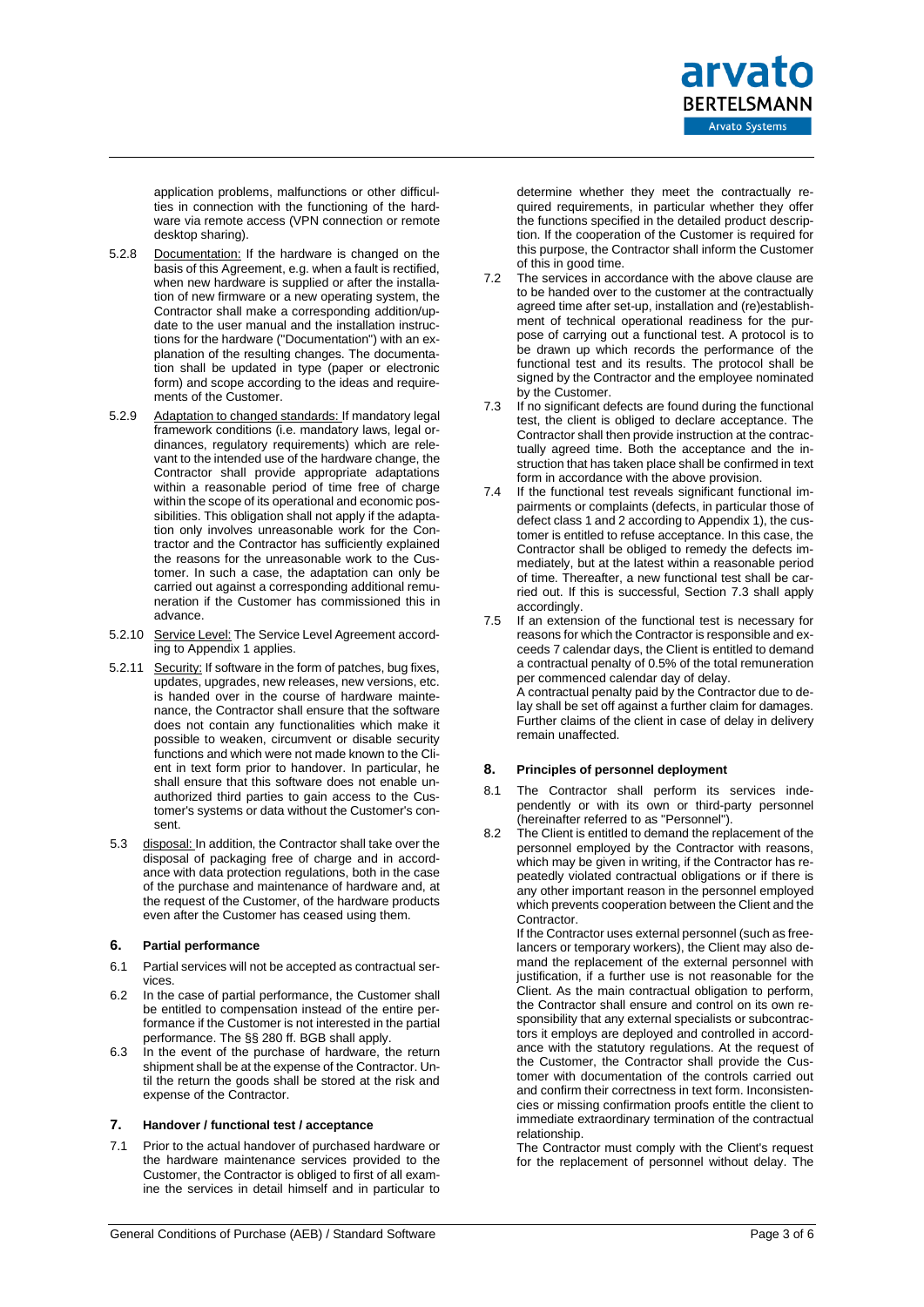

additional expenditure arising from the expansion or change of personnel shall be borne by the contractor.

- 8.3 In the individual contract, the contractor designates its own project manager as central contact person. This person controls the entire project work on the contractor's side. On the other hand, the client provides its own project manager as the central contact person for the entire project management. This manager controls the entire project work on the part of the sold-to party.
- 8.4 Under no circumstances will the contractor's personnel be integrated into the client's business. The contractor shall remain solely responsible for such personnel to the full extent. There shall be no division of labour between the staff of the contracting authority and the staff of the supplier. The personnel employed by the contractor is not included in the internal holiday planning and representation regulations of the customer. Periods of deployment or service times are agreed exclusively with the project manager contractually appointed by the contractor. The contractor's personnel do not take part in internal meetings and events of the customer with company-specific content and events (e.g. presentation round, company party). The only possible participation is in project and technical meetings which are directly connected with the concretization of the contractual service, the provision of the service or the acceptance of the service. The Contractor as well as the personnel employed by him use his own operating resources, unless an objective reason makes the use of the Client's operating resources necessary (e.g. IT security, data protection).
- 8.5 No project-related coordination, instructions or comparable communication between the contractor's personnel on assignment and the client's personnel takes place without the participation of the responsible project manager. The Contractor shall involve the Client's project manager for binding information and for all questions arising from the performance of the contract. The latter shall provide information and make or communicate decisions without delay. Decisions and information from other persons shall only be binding on the Contractor and his staff if they have been made or confirmed in writing by the Client's project manager.
- <span id="page-3-0"></span>8.6 In the event of any complaints about defects in the performance of the Contractor, the Contractor's project manager is the sole contact person for the Client's project manager. No complaints about the performance of the contractor shall be made to the contractor's other personnel.
- 8.7 The Contractor shall ensure that all personnel employed by it has taken note of the regulations regarding confidentiality, data protection, plant security, the information sheet on the Federal Data Protection Act, the flyer for emergencies and the Customer's information security guidelines and complies with the regulations accordingly.
- 8.8 Upon request, the Contractor shall inform the Client at a reasonable distance about the status of the project and compliance with the contractual requirements and shall report interim results. In addition, the Customer may request to inspect the relevant documents and extracts thereof.

# **9. Personnel deployment for end customers**

9.1 If the Contractor provides services to an end customer of the Client within the scope of this Agreement, the Contractor and the Client shall each remain solely responsible for their personnel. This means that neither the personnel of the Customer nor the personnel of the Contractor will be integrated into the operation of the end customer. Furthermore, there is also no cooperation based on the division of labour and no direct communication between the personnel of the contractor, the client and the end customer.

9.2 Any project-related coordination, instruction or comparable communication with the end customer takes place solely via the responsible project managers of the client. This person is the exclusive contact person for both the end customer and the contractor's project manager with regard to the services provided at the end customer of the customer under this agreement. In all other respects, the above provisions of sections Fehler! Verweisquelle konnte nicht gefunden werden. to [8.6](#page-3-0) apply mutatis mutandis.

# **10. Minimum wage**

- <span id="page-3-1"></span>10.1 The contractor is obliged to pay his employees the statutory minimum wage. At the request of the Client, the Contractor shall prove to the Client that this obligation has been fulfilled by submitting suitable documents (in particular documents pursuant to Section 17 (1) Mi-LoG, clearance certificate from the competent social security or holiday fund, etc.) within 14 days of termination of the present contractual relationship for the entire duration of the contract up to six months.
- <span id="page-3-2"></span>10.2 The Contractor shall indemnify the Client from all claims of third parties (in particular employees of the Contractor, Client's customers, Federal Employment Agency) in connection with the violation of the obligation to pay the statutory minimum wage on first demand.
- 10.3 The Contractor is obliged to oblige any subcontractor to pay the statutory minimum wage and release the Client from work to the same extent as the Contractor itself is obliged to do under Section[s10.1](#page-3-1) an[d 10.2](#page-3-2) If the subcontractor in turn uses subcontractors, the Contractor shall ensure that all subcontractors are also obliged accordingly.
- 10.4 The contractor is liable to the client for all claims of third parties arising from the violation of the obligation to pay the statutory minimum wage by subcontractors.

#### **11. Compensation**

- 11.1 All agreed prices are exclusive of the legally applicable sales tax and include all incidental expenses, in particular travel expenses, travel times, transport costs and customs duties.
- 11.2 In case of wrong, bad or partial deliveries, the client is entitled to refuse payment until proper fulfilment.
- <span id="page-3-3"></span>11.3 Insofar as the Contractor is obliged to provide a warranty to the Client, the services owed under the contract, in particular the hardware maintenance services, shall be provided free of charge for the duration of the warranty period.
- 11.4 The agreed hardware maintenance services shall be remunerated by the monthly, quarterly, half-yearly or annual flat-rate maintenance fee specified in the order. Section [11.3](#page-3-3) remains unaffected.
- 11.5 An increase of the respective maintenance fee is not possible before 36 months have expired. The Contractor shall give at least three months' notice of the increase in text form at the latest before the increase takes effect. The increase of the maintenance fee shall be within the scope of what is customary in the industry; it shall under no circumstances exceed 2% of the annual maintenance fee valid until then. In the event of an increase, the Customer reserves the right to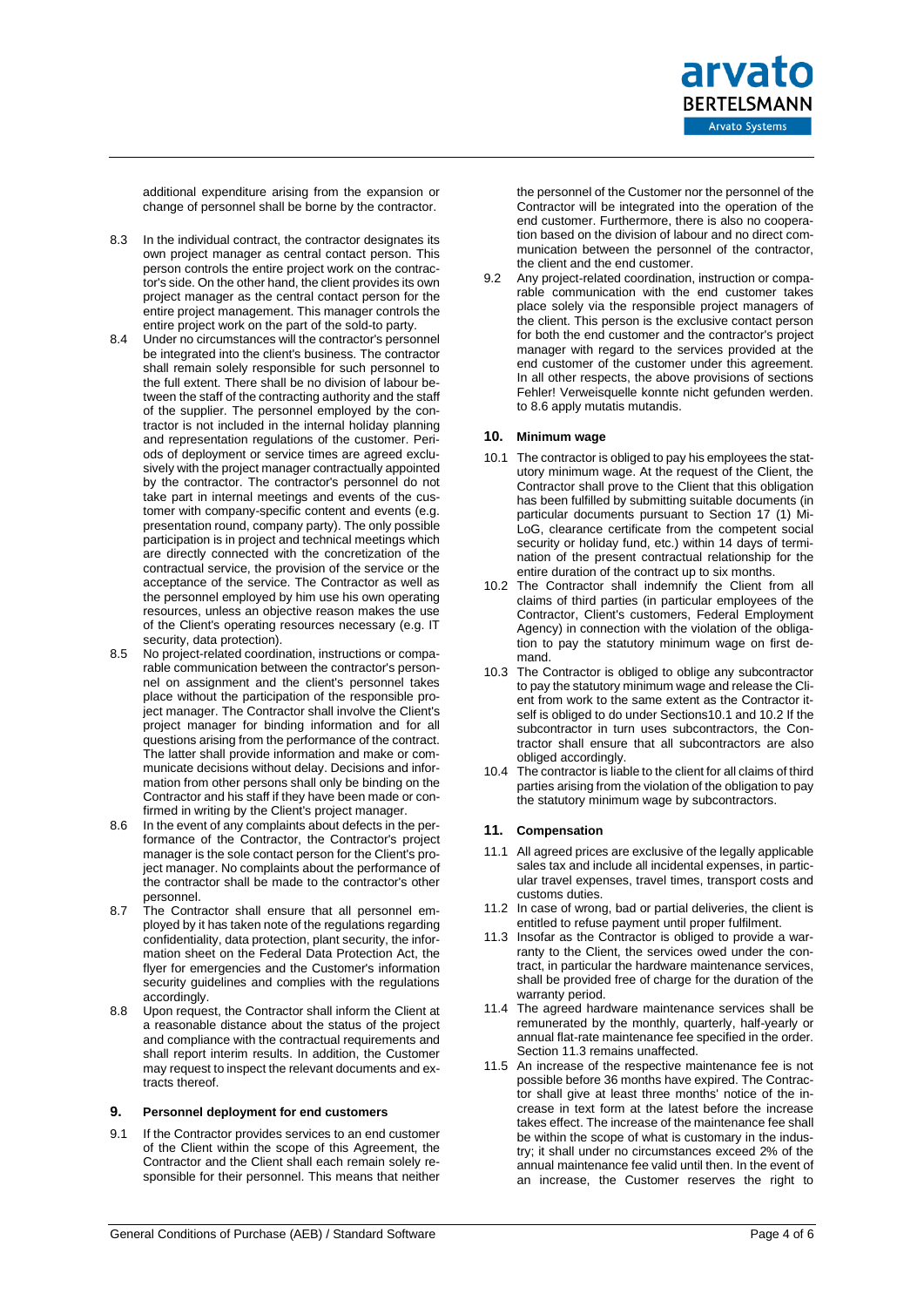

terminate the contract with two weeks' notice before the increase takes effect. The termination shall become effective at the time the increase becomes effective.

- 11.6 Subject to a deviating regulation, the remuneration is due for payment 30 days after receipt of a verifiable invoice, but in principle only after acceptance of the services owed. The invoice must contain the order number of the client as well as, if no lump-sum remuneration has been agreed, details of the service provision (including time, place, service provided).
- 11.7 In the event of payment within 14 days of receipt of the auditable invoice, the contractor shall grant the client a discount of 3% on the invoice amount.
- 11.8 The Contractor shall only be entitled to withhold payments or services and work results or to offset them against counterclaims if the claims asserted by the Contractor from the same legal relationship have either been acknowledged by the Client at least in text form or a legally binding decision has been made in legal proceedings. The assignment of claims of the contractor against the client to third parties is excluded.

# **12. Default**

In the event of default, the client is entitled to the statutory claims. In addition, in the event of default on the part of the Contractor, the Customer shall be entitled to demand a contractual penalty of 0.5% of the total order value per commenced calendar day of default.

If the Contractor exceeds an agreed delivery date by more than 7 calendar days, the Client is entitled to withdraw from the contract immediately.

The contractual penalty can be claimed until the final payment of the remuneration.

A contractual penalty paid by the Contractor due to delay shall be set off against a further claim for damages. Further claims of the client in case of default remain unaffected.

# **13. Defects (notification of defects) / Warranty**

- 13.1 § Section 377 of the German Commercial Code (HGB) shall apply in such a way that the customer is obliged to give notice of defects within one week of acceptance, insofar as a defect was identifiable in the course of random checks of an appropriate scope. Visible transport damage shall be reported immediately, at the latest within one week. Payment of the remuneration does not constitute approval of the service.
- 13.2 The client is entitled to the full statutory warranty claims.
- 13.3 During the warranty period, the Contractor shall remedy defects immediately.
- 13.4 The warranty period shall begin to run again if the defect is rectified.

#### **14. Force majeure**

If the contractor is not able to provide the service in due time due to force majeure (war, riots, strikes, lockouts, fire and floods), the client may choose to withdraw from the contract instead of unilaterally extending the deadline for the contractual provision of the service.

#### **15. Liability**

15.1 If the customer demands compensation for damages instead of performance, the claim to performance shall not lapse until the contractor has paid the compensation.

15.2 In all other respects the statutory provisions shall apply.

#### **16. Term and termination of hardware maintenance**

Unless otherwise agreed in the order, the following applies with regard to hardware maintenance:

- 16.1 The hardware maintenance contract has a term of three years from the productive use of the hardware.
- 16.2 The contractor must inform the customer three months before the end of the contract at least by eIDAS-compliant text form about the end of the contract period.
- 16.3 Contractor may terminate the hardware maintenance agreement by giving six months' notice to any end of the month, but not earlier than three years. The Customer may terminate the hardware maintenance agreement at any time with a notice period of three months to any end of the month.
- 16.4 The right to extraordinary termination for good cause remains unaffected.

#### **17. Third-party rights**

Insofar as the hardware products or hardware maintenance services supplied by the contractor violate the rights of third parties and this at least slightly negligent violation of rights is based on a service provided by the contractor, the contractor undertakes to indemnify the customer on first demand from all claims of third parties which are raised as a result and from all costs associated with the legal defence, including the costs for an adequate licence acquisition.

#### **18. Secrecy**

- <span id="page-4-0"></span>18.1 The Contractor undertakes to keep secret all information (e.g. business and trade secrets, data, technical and commercial information of any kind) which it has come to know about the Customer and the order within the framework of this contractual relationship, whether verbally, in writing, in electronic or any other form, even beyond the duration of the contractual relationship, and to maintain secrecy about such information. The information must be stored in such a way that any misuse is excluded.
- 18.2 Furthermore, the Contractor guarantees that its employees, consultants and other vicarious agents who are entrusted with the execution of the contract and who receive information pursuant to [18.1](#page-4-0) are bound to secrecy in writing.

#### **19. Data protection and security**

- 19.1 The Contractor shall ensure that all persons entrusted with the performance of this contract observe the statutory provisions on data protection and are demonstrably obliged to maintain data secrecy in accordance with the rules on data protection.
- 19.2 In the case of order processing, a separate agreement shall be concluded between the contracting parties.
- 19.3 The client expressly does not give his consent to the use of the contact data for advertising purposes. Any disclosure, transmission or other use of the client's contact data is expressly prohibited.
- 19.4 The Contractor undertakes to take all necessary measures to ensure information and operational safety and quality assurance at the Client's premises during the performance of the contract. The relevant guidelines and information sheets of the Customer shall apply, which shall be made available to the Contractor at the latter's request.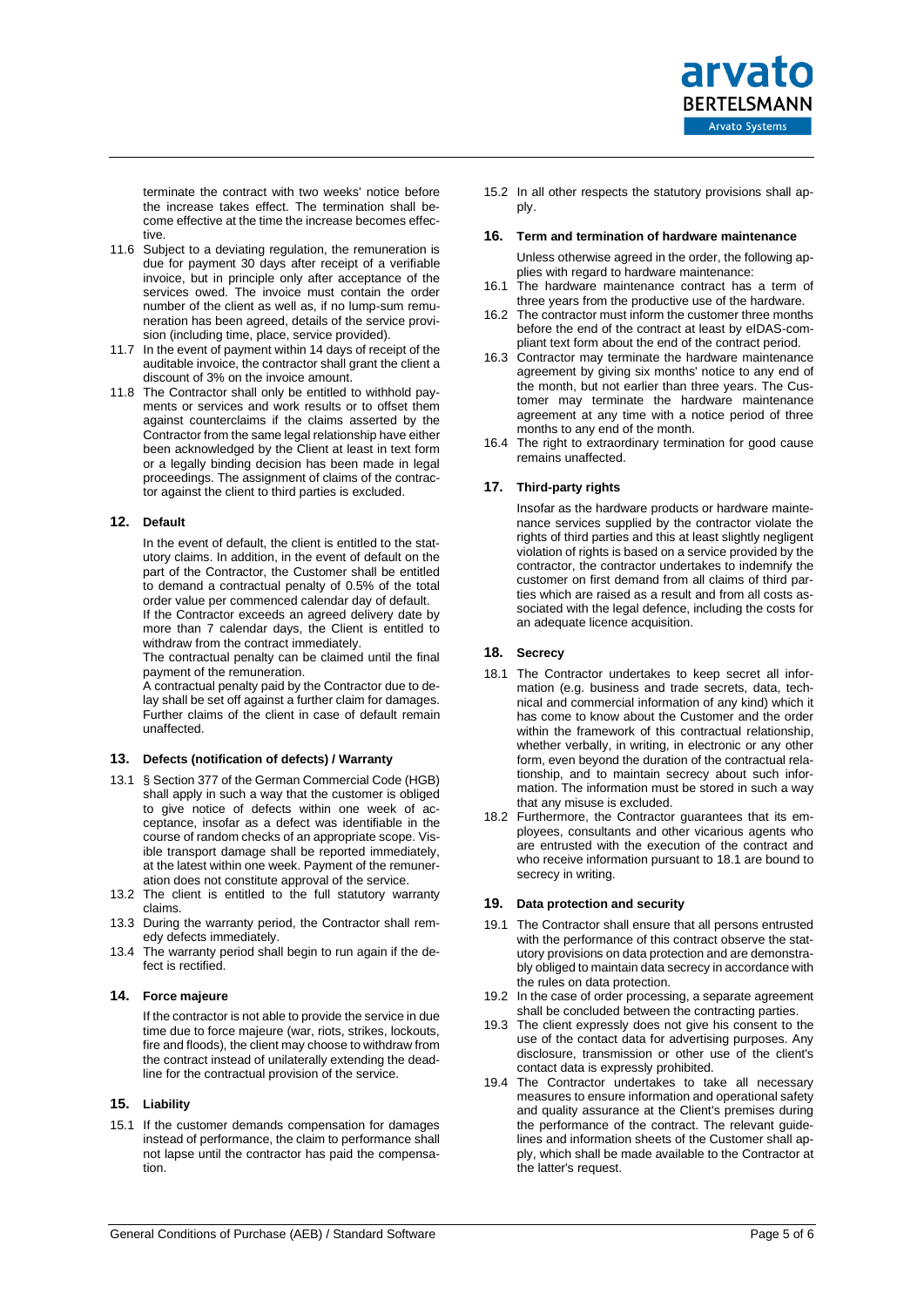arvato **BERTELSMANN** Arvato Systems

# **20. Insurance**

- 20.1 The Contractor undertakes to maintain a business liability insurance throughout the entire duration of the contract, the scope and amount of which is appropriate to its liability risks under this contract.
- 20.2 Upon request of the Customer, the Contractor shall provide evidence of the conclusion and existence of the insurance policy and the payment of the corresponding premiums.

#### **21. Audit**

- 21.1 The Client is entitled, either himself or through an appointed third party, to carry out an audit once a year, after prior notice and during business hours, at the Contractor's premises for the purpose of verifying the Contractor's compliance with the contractual obligations.
- 21.2 The confidentiality of the contractor's information shall be maintained and appropriate security provisions shall be taken into account.
- 21.3 The Contractor is obliged to grant access to all systems, books, records, business processes and facilities that the Client requires in order to conduct a proper and thorough inspection. The contractor shall provide the necessary cooperation in such an inspection.

#### **22. Final provisions**

- 22.1 This agreement can only be transferred to third parties with the consent of the other party in text form using an electronic signature (in accordance with eIDAS requirements). On the part of the customer, third parties within the meaning of this clause are not the companies affiliated with Bertelsmann SE & Co KGaA, Gütersloh, group companies (§§ 15 ff. AktG) and Bertelsmann SE & Co KGaA itself.
- 22.2 The contractor is not entitled to name the client, details of the order or the client's end customer as a reference without the client's express consent.
- 22.3 The contractual penalties referred to in these contractual conditions may not exceed 5% of the total contract value.
- 22.4 The contractor acknowledges the provisions of the Supplier Code of Conduct of Bertelsmann SE & Co KGaA and undertakes to act in accordance with them. This Code of Conduct for business partners can be<br>found at www.bertelsmann.de/unternehwww.bertelsmann.de/unternehmen/grundwerte/compliance/geschaeftspartner/.
- 22.5 Changes, additions and the cancellation of this contract require the text form by means of electronic signature (according to eIDAS requirements). This means that an e -mail format does not meet these requirements. The same applies to the cancellation of the written form requirement. All design rights must always be asserted with a signature variant that is at least eIDAS compliant.
- 22.6 The existence of this contract shall not be affected by the invalidity of individual provisions or by loopholes in the provisions. An ineffective provision or a gap in the provisions shall be replaced or filled by a valid provision which corresponds as far as possible to the meaning and purpose of the omitted provision or the remaining provisions of this contract.

The law of the Federal Republic of Germany shall apply, excluding the UN Convention on Contracts for the International Sale of Goods. The place of jurisdiction for all disputes arising out of or in connection with this contract is the court that is competent for the client in terms of subject matter and location.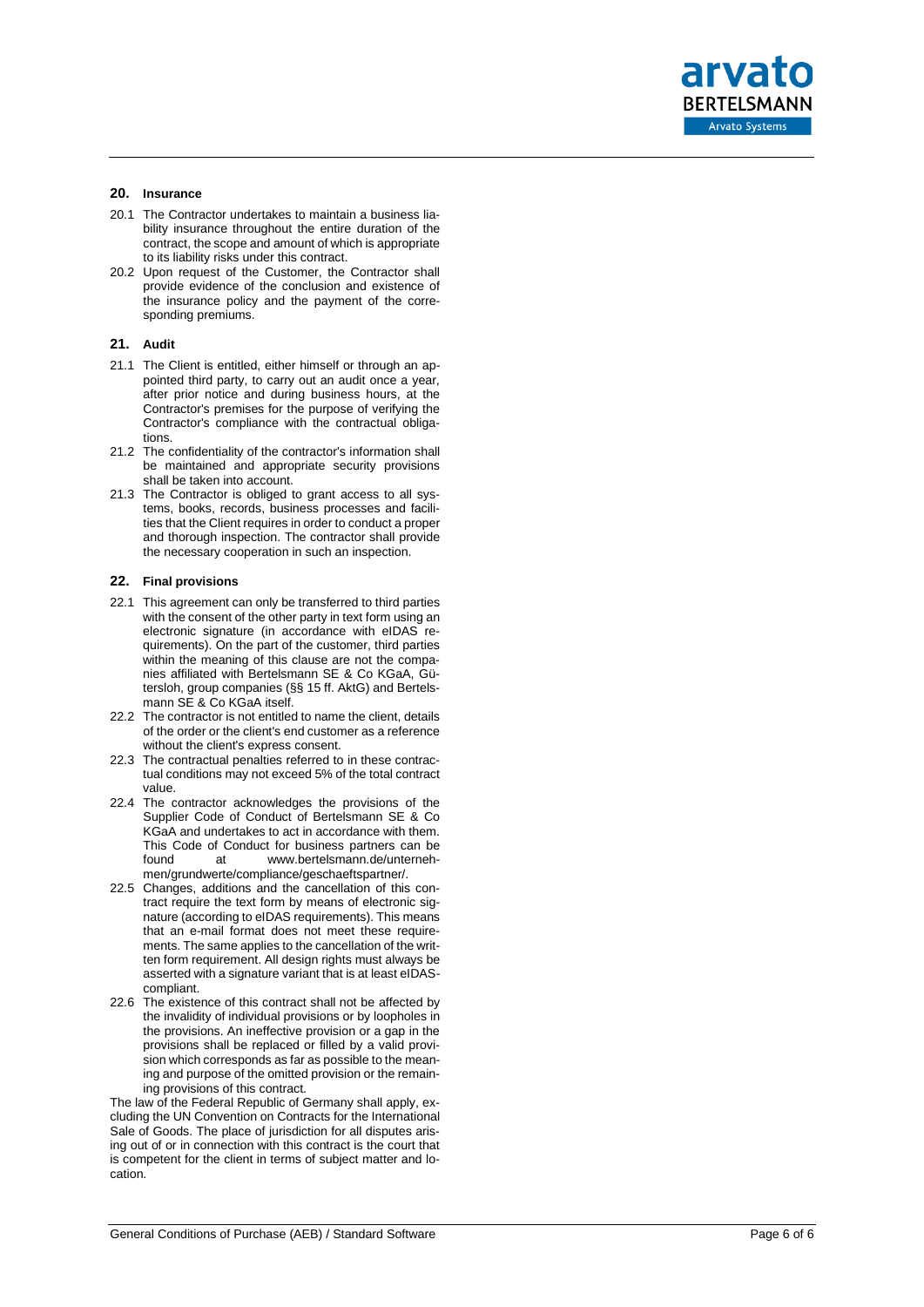

# **Annex 1**

# **service level agreement**

# <span id="page-6-0"></span>**1. Service Level Table**

|                                                       | error class 1                            | error class 2                            |                                                                                                                  | error class 3 |  |
|-------------------------------------------------------|------------------------------------------|------------------------------------------|------------------------------------------------------------------------------------------------------------------|---------------|--|
|                                                       | 24x7                                     |                                          | Mon - Fri, 8.00 - 18.00                                                                                          |               |  |
| Service time of the contractor                        |                                          |                                          | with the exception of national bank holi-<br>days ("public holidays"). These holidays<br>are treated as Sundays. |               |  |
| Acceptance of requests from the<br>client (incidents) | $<$ 1 minute                             |                                          |                                                                                                                  |               |  |
| <b>Response time</b>                                  | $<$ 10 minutes                           | $<$ 20 minutes                           |                                                                                                                  | appropriate   |  |
| <b>Troubleshooting time</b>                           | $<$ 2 hours                              | $<$ 4 hours                              |                                                                                                                  | appropriate   |  |
| Status report: Status of bug fixing                   | Every 60 minutes                         | Every 90 minutes                         |                                                                                                                  | appropriate   |  |
| Post mortem report                                    | 2 working days after error<br>correction | 5 working days after error<br>correction |                                                                                                                  |               |  |
| <b>Maximum number of faults</b>                       | 3 per year                               | 6 per year                               |                                                                                                                  | 12 per year   |  |

## **Penalties for non-compliance**

|                                                    | error class 1                                    | error class 2                                    | error class 3 |
|----------------------------------------------------|--------------------------------------------------|--------------------------------------------------|---------------|
| <b>Troubleshooting within</b><br>the service hours | $> 2 h$ : 10 %<br>$> 4 h. - 30 %$                | $> 4 h: -10 %$<br>$> 6 h - 25 %$                 |               |
|                                                    | $> 6 h - 70 %$<br>$> 8 h$ : - 100 %              | $> 8 h - 50 %$                                   |               |
|                                                    | > each additional 4 hour pe-<br>riod: each - 100 | > each additional 8 hour pe-<br>riod: each - 100 |               |

The non-performance credits are calculated as a percentage of the average monthly remuneration to be paid during the basic term of the contract. Otherwise, Section 6.5 shall apply.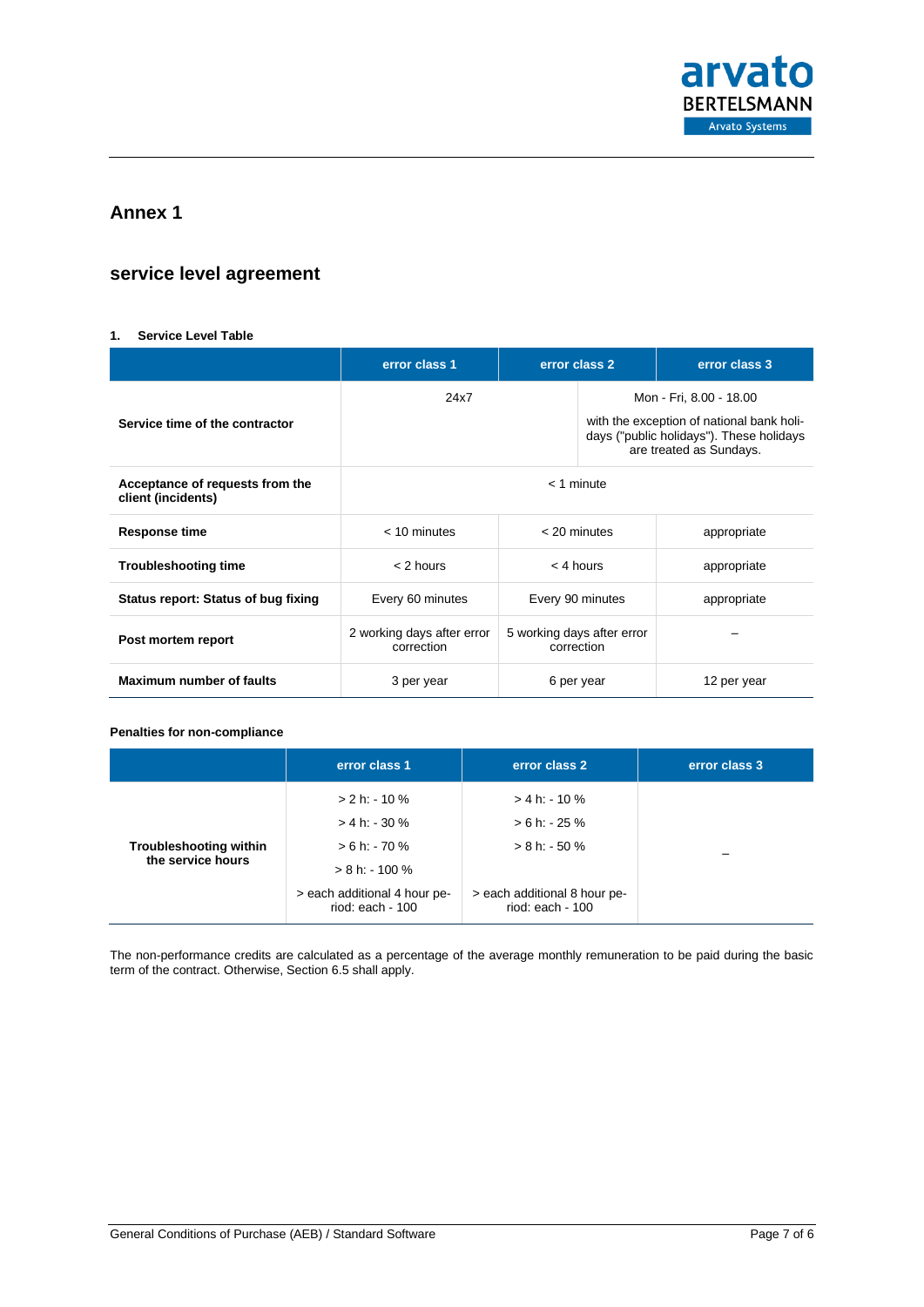

# **2. Service Desk, error message**

- 2.1. The contractor accepts error messages from the client by telephone, e-mail or fax at the service times defined in the service level table.
- 2.2. The client can fix error messages if necessary subsequently - in text form and assign the errors to a category according to section [3](#page-7-0)
- 2.3. The client can summarize already reported and newly detected errors in open-point lists and send them to the contractor. The following regulations apply accordingly to the errors contained in these lists.

#### <span id="page-7-0"></span>**3. Error categories**

Defects are assigned by the customer to the following categories: operation-preventing defects (defect class 1), operation-impeding defects (defect class 2) and other defects (defect class 3). After an error has been adjusted / processed, the classified error category can be changed. The definition of the defect category is determined by the following classification:

- 3.1. **Failure class 1:** A failure preventing operation exists if the use of the hardware is impossible or severely restricted, for example due to malfunctions, incorrect work results or response times. There are no functions available that can replace the faulty function ("bypass solution").
- 3.2. **Failure class 2:** A failure that impedes operation exists if the use of the hardware is partially impossible or seriously restricted, for example due to malfunctions, incorrect work results or response times, and there is a bypass solution of a type and scope that is reasonable for the customer and can be used temporarily.
- 3.3. **Failure class 3:** Another failure exists if the use of the hardware is not and/or not significantly impaired. Example: Unfavourably defined basic settings, lack of desirable functions/extensions ("Nice-to-have functions"), deficiencies in the documentation, impairment of the ease of use, in each case without impairment of functions.

#### **4. Reaction times and troubleshooting**

- 4.1. **Fault class 1:** In the case of operation-preventing<br>faults. the Contractor shall begin to faults, the Contractor shall begin to rectify the fault within the reaction time defined in the service level table after the fault has been reported by the Customer **community** contains the containing containing  $\sim$ if necessary also on site - and shall continue to do so without interruption, i.e. 24 hours a day, 7 days a week, in consultation with the Customer until the fault has been rectified. The Contractor undertakes to eliminate an operation-preventing fault within the fault elimination time defined in the service level table and will remain in constant contact with the Client during this phase. 4.2. **Fault class 2:** In the case of operation-obstructing faults, the contractor begins to contractor
- rectify the fault within the response time defined in the service level table after the fault has been re-<br>ported by the customer ported by the customer if necessary also on site - and continues to do so without interruption on the days defined in the service level table and within the support times defined in the service level table in consultation with the customer until the fault has been rectified. In the case of particularly serious errors that impede operation, the customer can demand uninterrupted troubleshooting during the support hours defined for the errors that impede operation (error class 1) in accordance with the service level table.
- 4.3. **Error class 3:** Other errors are eliminated in a reaction and elimination time appropriate to the severity of the error, unless otherwise defined in the service level table.
- 4.4. **Response time: A** response is considered to be any reasonable action taken by the contractor to start searching for the cause of the fault. The reaction time is therefore the time from the time of the error message by the client until the action is taken.
- 4.5. **Troubleshooting time:** The Contractor undertakes to remedy faults within the troubleshooting times specified in the service level table. Troubleshooting time is the time from the time of the error message by the Customer until the Customer confirms that the error has been corrected. Confirmation of the fault rectification by the Customer is provided by signing the fault rectification protocol in accordance with Section [5.5.](#page-8-0)
- <span id="page-7-1"></span>4.6. **Status reports:** The Contractor shall inform the Client on an ongoing basis at intervals appropriate to the severity of the error by means of status reports provided by telephone, fax, e-mail or online reporting on the status of error analysis and elimination. The times defined in the service level table, within which status reports are to be delivered, are to be fulfilled at a minimum, regardless of the severity of the error. In individual cases, the parties may agree on a different sensible cycle.
- 4.7. **Early Warning:** If the Contractor has been notified by other customers or by the manufacturer of an error of error class 1, the Contractor shall notify this error and the necessary or recommended measures to be taken to eliminate the error within the periods defined in the service level table and shall begin implementing the measures at the Customer's premises. The error correction times defined in the service level table apply accordingly. The time limit starts from the successful troubleshooting of the Contractor at another customer or after notification by the manufacturer.
- 4.8. **Interfaces to other systems**: If the hardware is connected to other systems via interfaces and the customer detects faults in these or other systems to be connected in the future, which cannot be excluded that they may be caused by the hardware of the contractor, the contractor is obliged to proceed according to the regulations of this service level agreement until it is clearly established that the fault was not caused by the hardware of the contractor.
- 4.9. **Adaptation of the documentation**: In case of hardware changes/improvements and troubleshooting, the documentation is adapted within the periods defined in the service level table. The periods begin to run at the time when the parties agree on the success of the error correction.
- 4.10. **Reimbursement of expenses:** If the contractor determines that an error reported by the client does not actually exist or is not attributable to the contractor's hardware, the contractor is entitled to charge the client for the expenses incurred with the analysis and other processing.